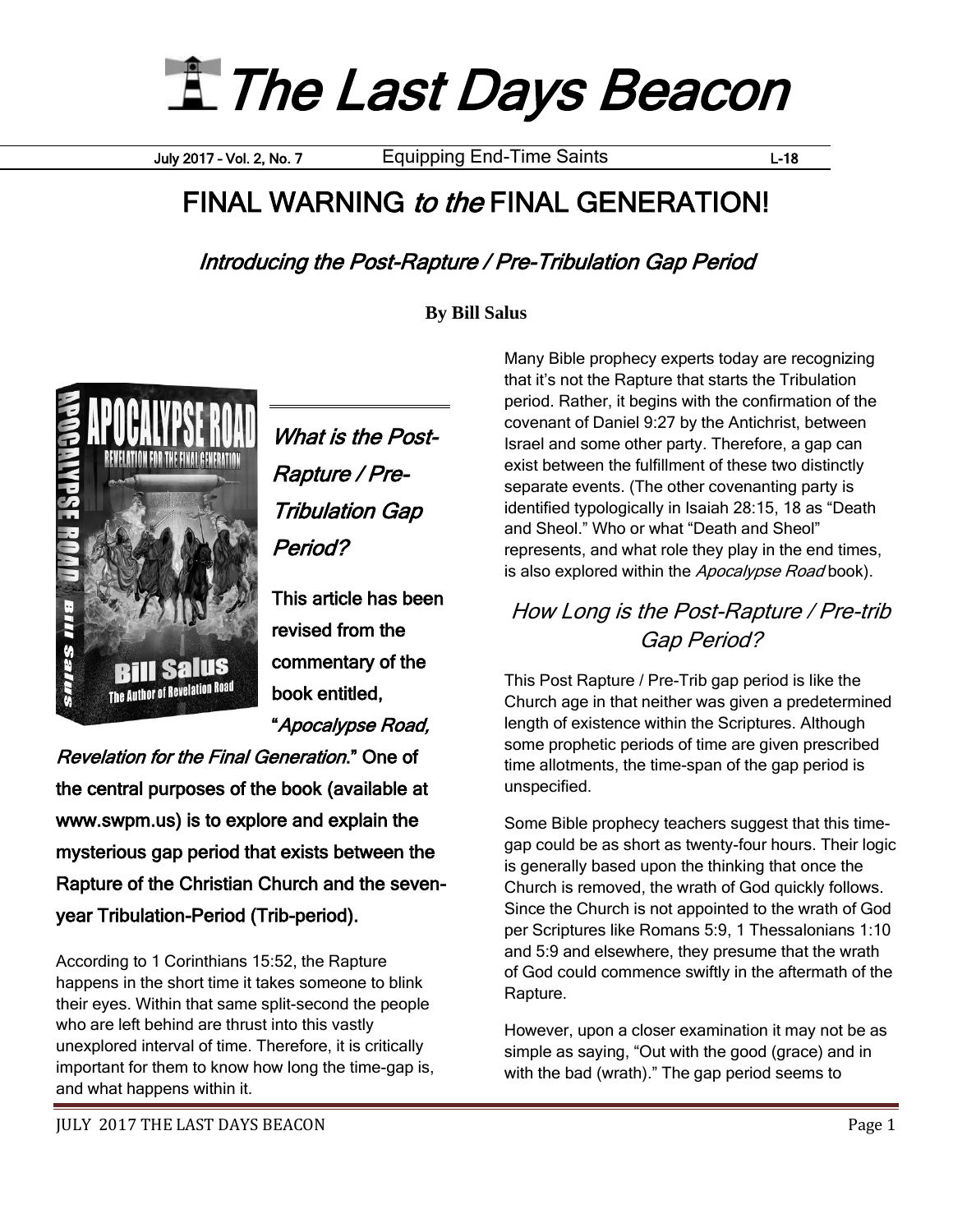include events that legitimately take time to manifest into action. Before exploring those events, it's important to recognize that if the gap period extends beyond a day, a week, or even a month, then it is safe to suggest that this time-period will contain some globally impacting events!

The Rapture itself will be a world changing episode and the biblically predicted scenarios that follow it, in the gap and on into the Trib-period, will also be earth shaking. The instantaneous disappearances of millions of people worldwide will likely deeply distress the masses left behind. Emotions of loneliness and despair will characterize those who have personally lost loved ones.

Lawlessness will abound as people from various walks of life are raptured and permanently removed from their personal relationships and business positions. Uncontrollable civil disobedience will plague various parts of the world. All of this, along with the fulfillment of the many prophecies identified within Apocalypse Road will make mankind vulnerable to supernatural deception and dictatorial leadership. 2 Thessalonians 2:1-10 foretells that Satan will use this scenario to deceive humanity through signs and lying wonders. Ultimately, the deception will provide the Harlot world religion and the Antichrist with the platforms they need to rule the world during their respective periods.

### Why the Gap Period Takes Time

There are two primary reasons to conclude that the gap period takes more than a day, week or even a month. First, the fulfillment of the several gap prophecies takes time. Second, all aspects of the Daniel 9:27 covenant need to be in place. It is the confirmation of this covenant that concludes the Post-Rapture / Pre-Trib gap period.

If any or all of the prophecies identified in Apocalypse Road begin during the gap period, some time will elapse as they manifest sequentially. A few of these prophecies include,

> 1. The revealing of the Antichrist, (2 Thessalonians 2:8, Revelation 6:1-2).

- 2. Ezekiel 38 and 39, the Gog of Magog War. (If this war hasn't happened prior to the Rapture, then it will likely happen in the gap period).
- 3. The ministries of the 144,000 Jewish witnesses, (Rev. 7:1-8).
- 4. The rise of the Harlot world religion, (Rev. 17).
- 5. The martyrdom of the Fifth Seal Saints, (Rev. 6:9-11).
- 6. The perpetration of the "overflowing scourge," which causes Israel to become a signatory to the false covenant. (Isaiah 28:15, 18).

However, if none of the above events occur in the gap, there is another solid reason to believe that the gap lasts longer than a day, week or even a month. This alternative reason is predicated upon, a MAJOR PREMISE, which is supported by several *minor* premises.

MAJOR PREMISE: The seven year Tribulation period doesn't start until the Antichrist confirms the covenant of Daniel 9:27 between Israel and some other party. Until the Trib-period starts, the Post-Rapture / Pre-Trib gap period can't conclude.

> "Then he (*The Antichrist*) shall confirm a covenant with many for one week (seven years); But in the middle of the week He shall bring an end to sacrifice and offering. And on the wing of abominations shall be one who makes desolate, Even until the consummation, which is determined, Is poured out on the desolate." (Daniel 9:27; emphasis added)

Minor Premise #1: In order for the Daniel 9:27 covenant to be consummated, Israel, the Antichrist and the other party to the covenant must all exist.

Minor Premise #2: More than exist, the Antichrist must have also risen to a position of prominent political power. This world leader must achieve sufficient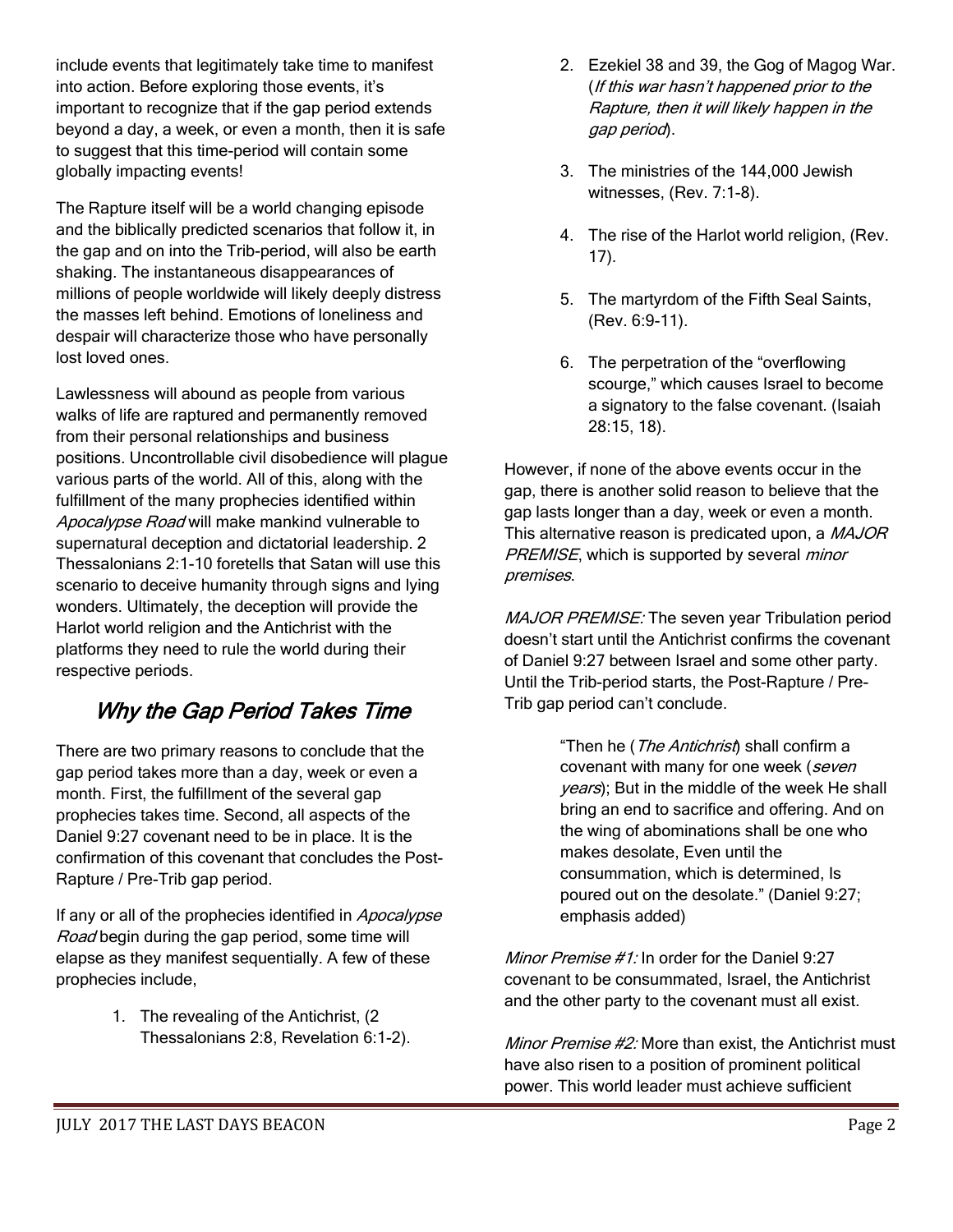political prowess and power to earn the respect of both Israel and the other covenanting party. Otherwise, they would not allow him to confirm the covenant between them.

For instance, US Presidents Jimmy Carter and Bill Clinton confirmed separate agreements between Israel and Egypt in 1979, (Carter), and Israel and Jordan in 1994, (Clinton). In these scenarios, Israel, Egypt and Jordan trusted these political leaders to mediate between them. Likewise, Israel and the other covenanting party will trust the Antichrist as the intermediator between them.

Minor Premise #3: The overflowing scourge spoken of in Isaiah 28:15 must already be taking place within the world. According to Isaiah, Israel becomes a party to the covenant in order to avoid this overflowing scourge. The scourge can't be a figment of Israel's future fearful imagination, but it must have already become a legitimate active threat to the national interests of the Jewish state.

The examples of Egypt and Jordan are cases in point. These two Arab nations had been in three major wars against Israel in 1948, 1967 and 1973. Both countries, along with Israel, all decided that it was in their collective national interests to make a peace-pact together. Likewise, Israel and "Death and Sheol's" representation on earth at the time of the covenant's confirmation will mutually agree to make a seven-year agreement together.

> "Because you have said, 'We have made a covenant with death, And with Sheol we are in agreement. When the overflowing scourge passes through, It will not come to us, For we have made lies our refuge, And under falsehood we have hidden ourselves.'" (Isaiah 28:15)

These premises establish that Israel feels the need to make a covenant with some party that can prevent an overflowing scourge from adversely affecting the Jewish state. This implies that the other party is either the perpetrator of the overflowing scourge, or that they have the capability to protect Israel somehow from being victimized by the scourge. Israel would not make a pact with a party that was incapable of controlling this overflowing scourge.

## Identifying the Post-Rapture / Pre-Tribulation Gap Generation

The Bible declares that there is a FINAL GENERATION. Due to the miraculously restored existence of Israel and the rapid convergence of all the end-times biblical signs, many prophecy teachers sincerely believe that this is the FINAL GENERATION. More prophetic information is devoted to them in the Bible than any other generation that ever lived, including those who were alive at the first coming of Christ! Apocalypse Road is written primarily for that FINAL GENERATION!

There is a strong possibility that the FINAL GENERATION is alive today. If so, some members within this specific generation will undoubtedly experience both the Post-Rapture / Pre-Trib gap period and the ensuing seven-year Tribulation Period. If this is the case, then everyone that is alive today, and up until the time of the Rapture, is written about in some unfulfilled end time's Bible prophecy. This means that you, the reader can know your future!

If you are a believer and the Rapture has yet to occur, then you will be Raptured, providing that you don't die beforehand. If you, or someone you love, are an unbeliever at the time of the Rapture, then you or that loved one fall into one of the Post-Rapture people groups listed below.

### The Post Rapture People Categories

- 1. Saved Jews
	- a. 144,000 Witnesses, (Revelation 7:1-8 and 14:1-5)
	- b. Two Witnesses, (Revelation 11:1-12) CAVEAT: Please note that these two witnesses may not presently be on the planet, but might miraculously appear on the earth when the timing of their ministries commences. The biblical precedent for this occurred at the Mount of